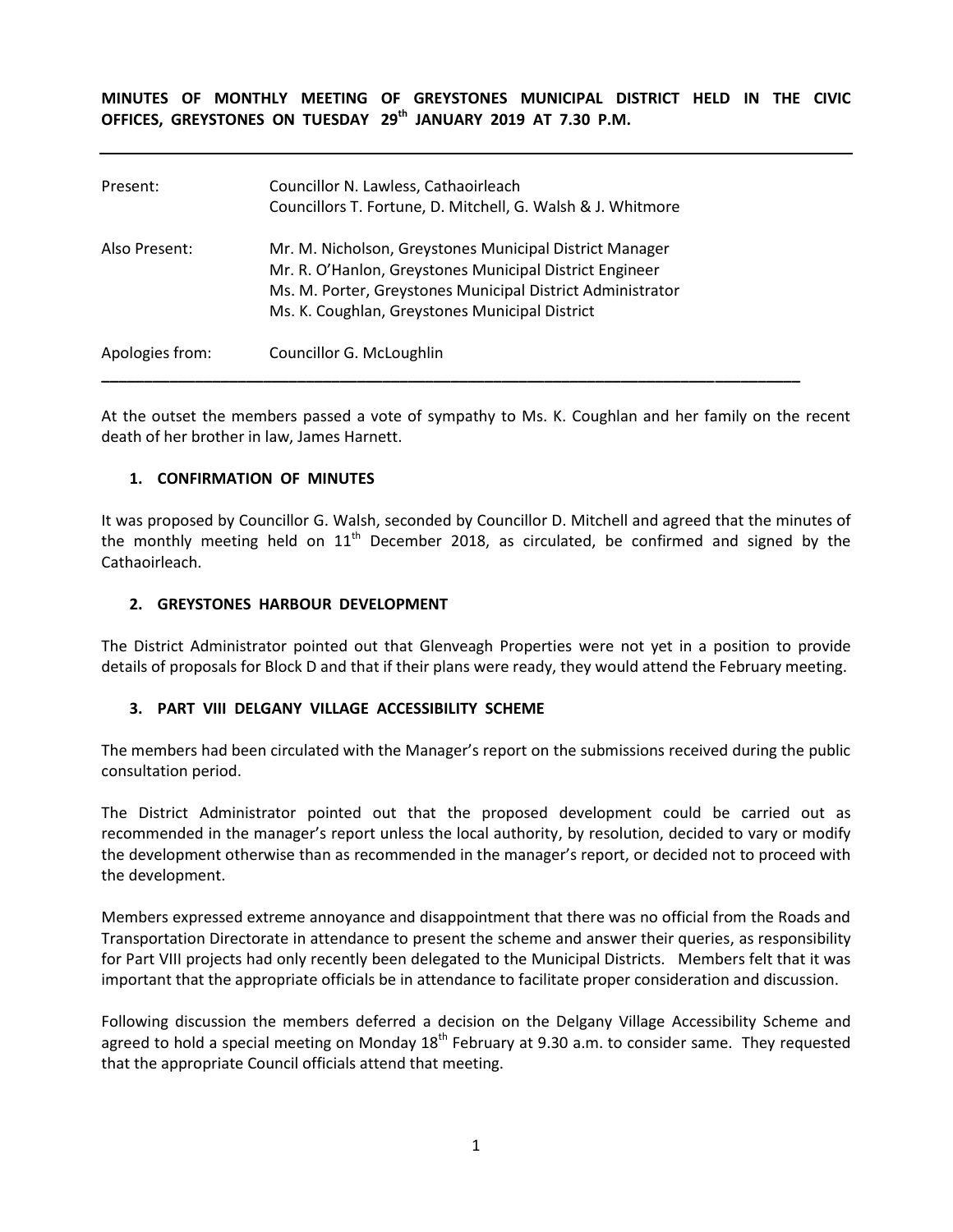## **4. ALLOCATION OF 2019 GMD PUBLIC REALM FUNDING AND FUNDING FOR 2019 BATTLE OF THE BANDS, ST. PATRICK'S DAY PARADE AND TOWN TWINNING**

The District Administrator informed the members that she had received a request for funding in the sum of €2,000 for the 2019 Battle of the Bands competition.

In agreeing this funding, the members stated that the Greystones Municipal District needed to be acknowledged in the publicity relating to this competition and maybe involved in the prize-giving. It was agreed that the District Administrator would write to the organisors in relation to this.

The District Engineer had circulated the members with a lengthy report in relation to proposals for the Public Realm Funding for 2019. This report recommended that all of the 2019 funding be allocated to upgrading Killincarrig Village centre along the R761.

Following discussion the members unanimously agreed to allocate the entire 2019 Public Realm Funding to upgrading Killincarrig village and they requested that the residents and businesses be consulted about the proposals.

The District Administrator stated that preparations for the 2019 St. Patrick's Day Parade had commenced and that a number of bands had expressed an interest in participating if their travelling expenses were covered. She pointed out that the parade would likely cost in the region of €3,500 but that this figure could go up or down depending on the level of sponsorship received. It was agreed to allocate €3,500 for the parade.

The District Administrator advised that a delegation from Greystones, including students from St. David's School, had been invited over to Holyhead to participate in their St. David's Day Parade and celebrations on 7<sup>th</sup> and 8<sup>th</sup> March. She enquired if any of the members were available to travel and she also pointed out that she had received a request for €200 towards the travelling expenses. She stated that a delegation, including the Mayor and Deputy Mayor and other Councillors, from Holyhead were also travelling over to Greystones for the St. Patrick's Day Parade and that arrangements would have to be made and funded for that visit and she pointed out that a male voice choir would travel over from Holyhead later in the year.

Following discussion, the members advised that they were not available to attend the St. David's Day celebrations in Wales. They did agree to provide the sum of €200 towards the cost of the students travelling over to Holyhead and to cover the expenses involved in the visit by the Holyhead delegation travelling to Greystones in March.

In relation to the provision of a bus stop at Templecarrig, the members stated that the NTA had agreed to fund these works. Following discussion the District Engineer agreed that he would request Dublin Bus to apply for the NTA funding and confirmed that the Council would carry out the works.

# **5. REPORT FROM MUNICIPAL DISTRICT ENGINEER**

A report on proposed works, and works carried out, was circulated and the District Engineer answered any queries from the members in relation to same.

Following discussion it was agreed to refer the following to Wicklow County Council:

- 1. Repair / removal of ramps around the district, especially ramps on Church Lane, Greystones.
- 2. Connection of public lighting on Mill Lane, Greystones.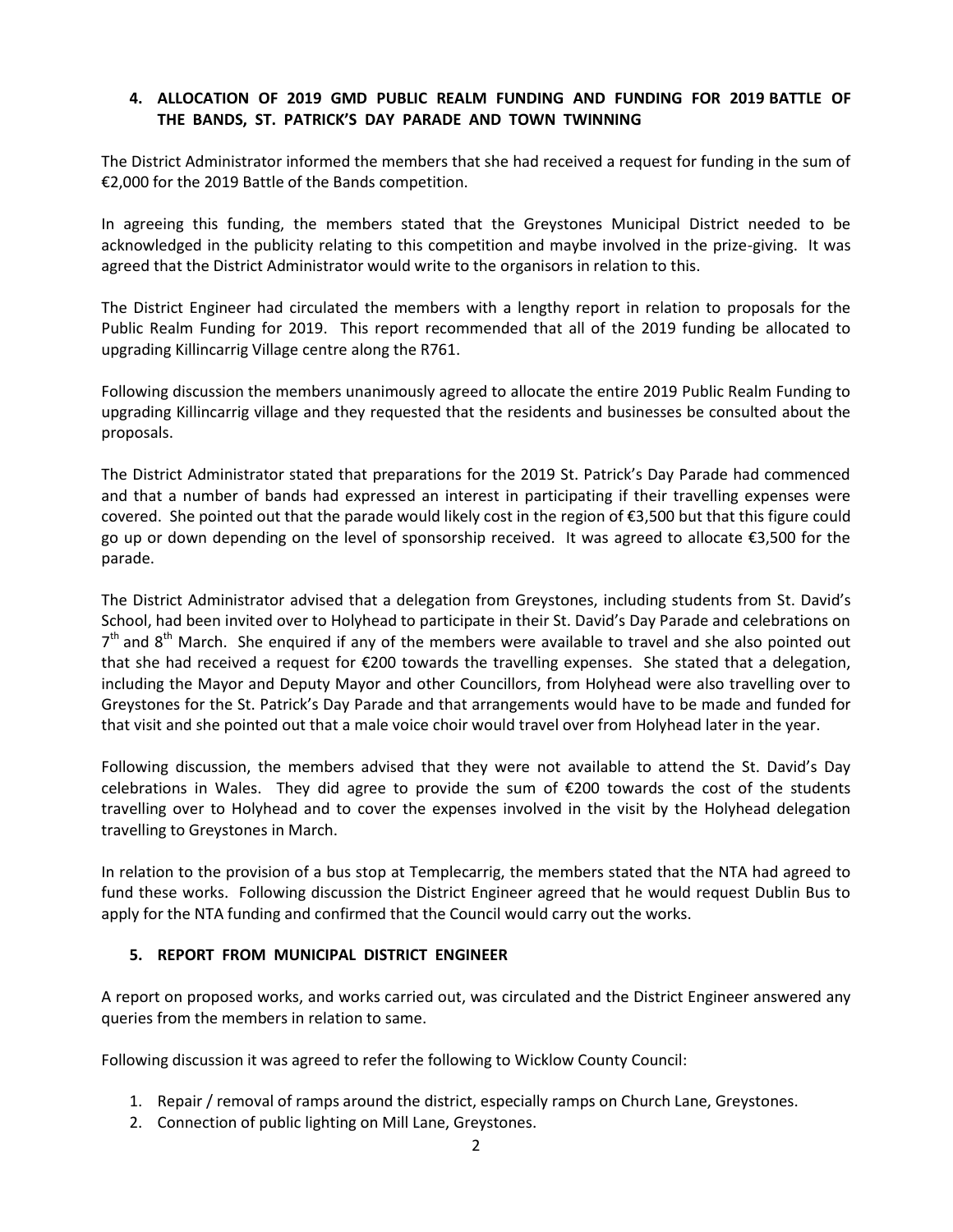### 3. Footpath on Sea Road, Kilcoole.

## **6. TOWN TWINNING – INVITATION TO TRAVEL TO HOLYHEAD FOR ST. DAVID'S DAY**

This matter had already been discussed earlier in the meeting.

### **7. ARRANGEMENTS FOR ST. PATRICK'S DAY PARADE**

The Cathaoirleach advised the members that arrangements were being made for the St. Patrick's Day Parade and she emphasised the need for volunteers to help with stewarding on the day.

The District Administrator also spoke about the need for members to assist with following up on seeking sponsorship for the parade. It was agreed that a list of all businesses that had been written to would be circulated to the members in this regard.

Members agreed that the Holyhead Twinning Group who are travelling over for the parade be included on the Reviewing Stand.

# **8. ARRANGEMENTS FOR GREYSTONES 2019 PEOPLE OF THE YEAR AWARDS**

The District Administrator informed the members that the Greystones 2019 People of the Year Awards would be held on Thursday 9<sup>th</sup> May in Greystones Golf Club and that further details would issue in due course.

### **9. NOTICES OF MOTION**

(a) Motion in the names of Councillors D. Mitchell & G. McLoughlin:

"To ask for a report on flooding risk at Holywell and what has been done to reduce it and what is planned in future".

The District Administrator advised the members of the contents of a report received from Wicklow County Council's Planning Section in relation to this motion. The report stated that Holywell had not been taken in charge by the Council and was still the responsibility of the Developer. It stated that the Council had been in consultation with the Developer in relation to the future taking in charge of the estate. It further stated that the Developer was currently finalising the implementation of works, designed by his engineering consultant, to complete the solution and it was understood that these works would eliminate the historical flood risk.

It was agreed that a copy of this report be circulated to the members. During discussion, the members stated that this Developer was working elsewhere in the District and they expressed the view that Developers should not be allowed to leave problems in one estate and just move on to another. They agreed that the Municipal District should write to the Developer to advise that they were taking this matter up with the Planning Section of Wicklow County Council.

(b) Motion in the names of Councillors D. Mitchell & G. McLoughlin: "That a location be selected for pedestrian lights so people can cross the dual carriage way from Glenheron, the new school & the Kilcoole Road. Also to report on need for one between bus stops & roundabout in Charlesland".